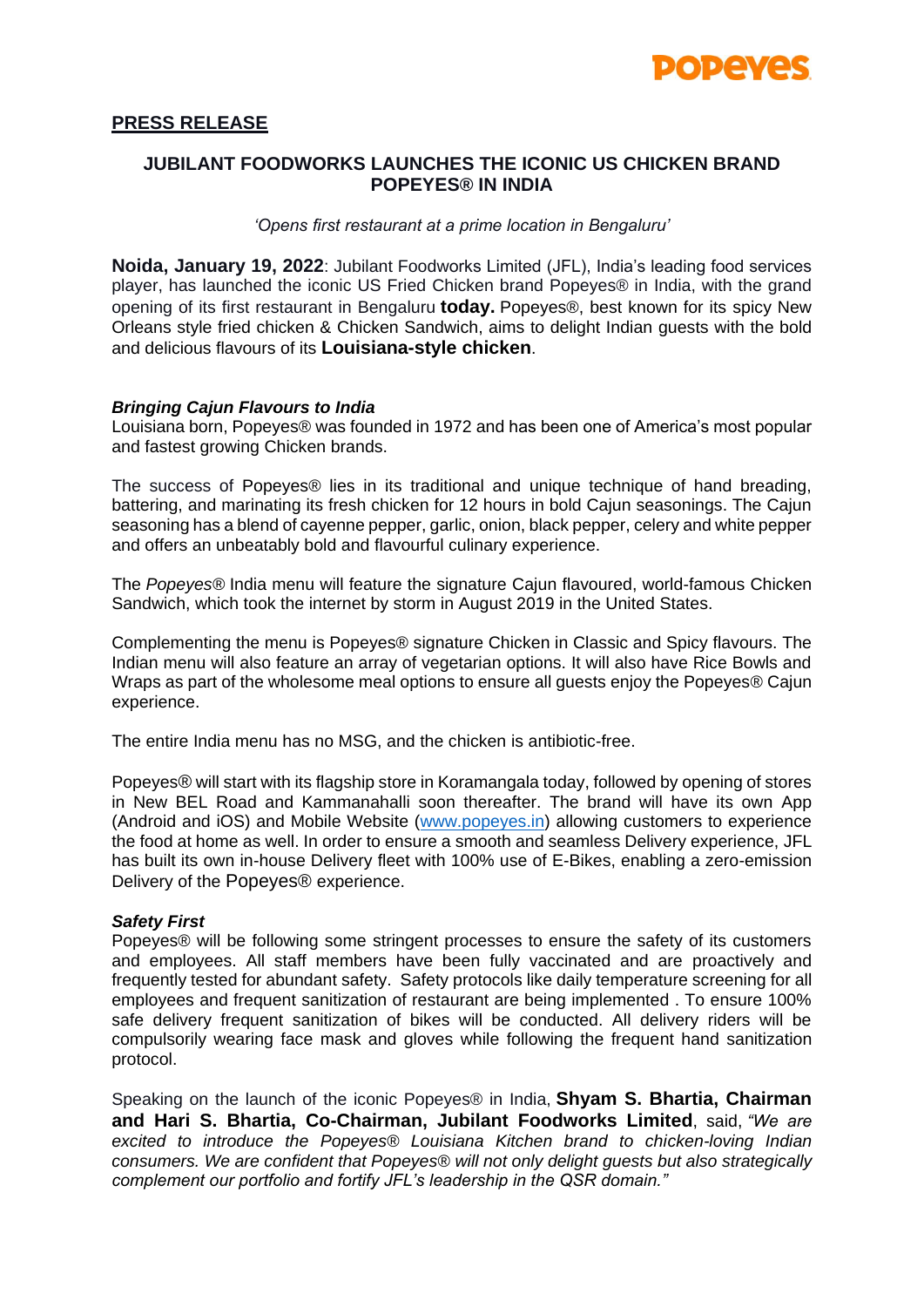

### **Pratik Pota, the CEO and Wholetime Director, Jubilant Foodworks Limited (JFL),**

said, *"At JFL, we are committed to bringing the best in taste and quality from across the globe to excite the discerning Indian taste buds. The unique, delicious, and wholesome Cajun flavours of Popeyes® are certain to appeal to the Indian audience. Over the years, Popeyes® has emerged as one of the most loved brands across the globe, and we aspire to recreate that same excitement and loyalty for Popeyes® and its signature dishes in India as well."*

'We are thrilled to bring Popeyes® to India', commented **David Shear, President RBI International, parent company of** *Popeyes®.* "*This new country entry illustrates our commitment to serving more guests around the world with our signature blend of spices and flavours. We are confident that our India guests will love their Fried Chicken from Popeyes®, and we look forward to this launch."*

### *Popeyes®* **India's social media handles:**

[https://www.instagram.com/popeyes\\_india/;](https://www.instagram.com/popeyes_india/) [https://www.facebook.com/popeyesindia;](https://www.facebook.com/popeyesindia) [https://twitter.com/Popeyes\\_India](https://twitter.com/Popeyes_India)

### **About Jubilant Foodworks Ltd**\***:**

Jubilant Foodworks Limited (JFL/Company) is part of Jubilant Bhartia group and is India's largest foodservice Company. Its Domino's Pizza franchise extends across a network of 1,435 restaurants in 307 cities. The Company has the exclusive rights to develop and operate Domino's Pizza brand in India, Sri Lanka, Bangladesh and Nepal. At present, it operates in India, and through its subsidiary companies in Sri Lanka and Bangladesh. The Company also enjoys exclusive rights to develop and operate Dunkin' restaurants in India, has in operation 28 restaurants across 8 cities in India. JFL has ventured into Chinese cuisine segment with its first owned restaurant brand, 'Hong's Kitchen', which now has 13 restaurants across 3 cities. Recently, the Company has added Indian cuisine of biryani, kebabs, breads and more to the portfolio by launching Ekdum! which now has 8 restaurants across 3 cities. The Company has exclusive rights to develop and operate Popeyes® restaurants in India, Bangladesh, Nepal and Bhutan. In accordance with shifting consumption habits, the Company has forayed into the ready-to-cook segment with 'ChefBoss'.

Note: \*Details updated as on September 30, 2021

Website:www.jubilantfoodworks.com, www.dominos.co.in, https://dunkinindia.com, www.hongskitchen.in, https://ekdum.co.in/, www.chefboss.com

### **About Restaurant Brands International Inc.**

Restaurant Brands International Inc. is one of the world's largest quick-service restaurant companies with more than \$35 billion in annual system-wide sales and over 28,000 restaurants in more than 100 countries. RBI owns four of the world's most prominent and iconic quick-service restaurant brands – TIM HORTONS®, BURGER KING®, POPEYES®, and FIREHOUSE SUBS®. These independently operated brands have been serving their respective guests, franchisees, and communities for decades. Through its Restaurant Brands for Good framework, RBI is improving sustainable outcomes related to its food, the planet, and people and communities.